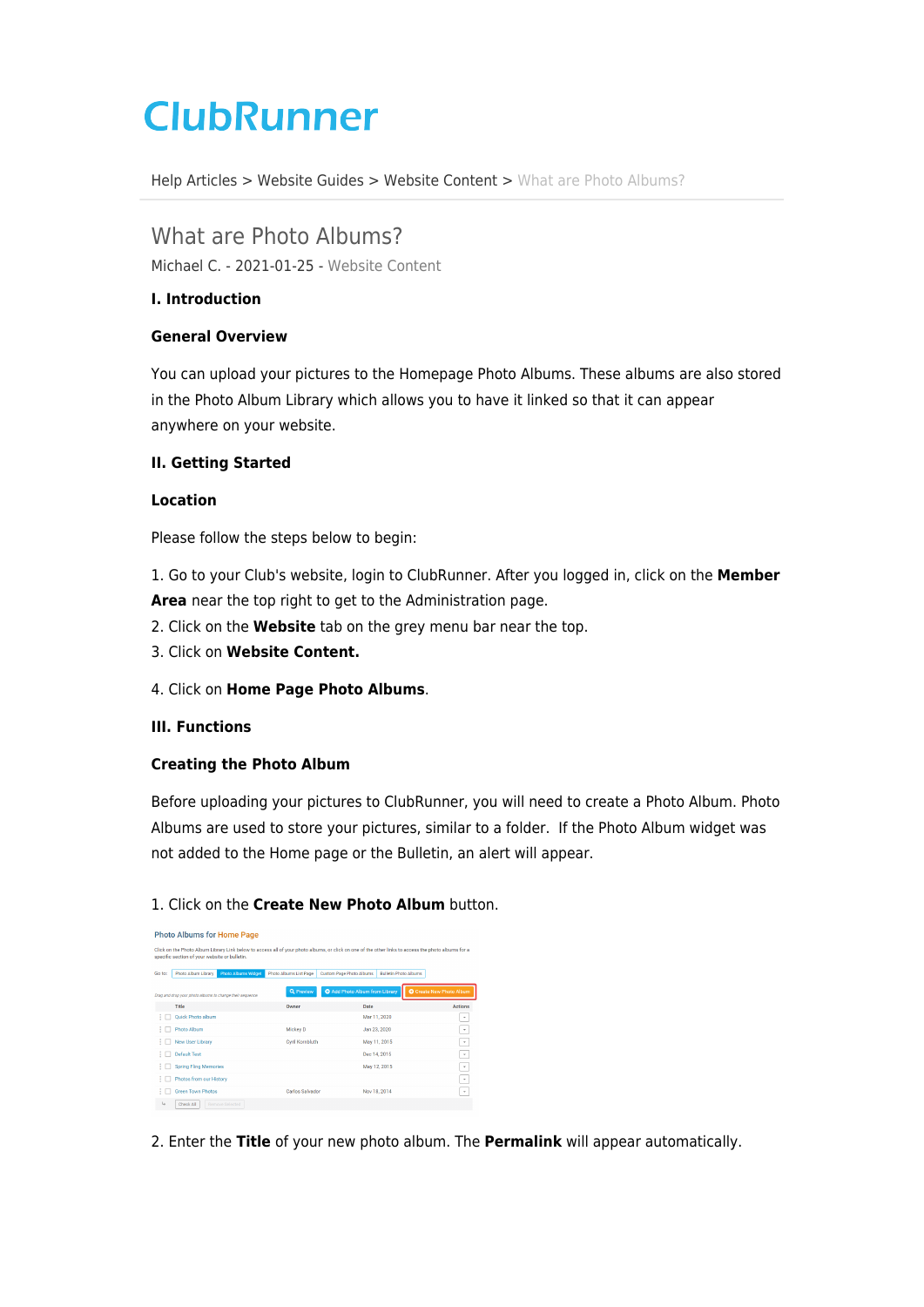| <b>Photo Album Settings</b> |              |   |  |
|-----------------------------|--------------|---|--|
|                             | Title:       | ٠ |  |
|                             | Permalink:   |   |  |
|                             | Description: |   |  |
|                             |              |   |  |
|                             |              |   |  |
|                             |              |   |  |
|                             |              |   |  |
|                             |              |   |  |

3. Enter the **Description** of your new album. (optional)

# Add a New Photo Album for Home Page

**Photo Album Settings** 

|                                                          | Title:       |                                 | $\ast$ |   |
|----------------------------------------------------------|--------------|---------------------------------|--------|---|
|                                                          | Permalink:   |                                 |        | ∗ |
|                                                          | Description: |                                 |        |   |
|                                                          |              |                                 |        |   |
|                                                          |              |                                 |        |   |
|                                                          |              |                                 |        |   |
|                                                          |              |                                 |        |   |
|                                                          |              |                                 |        |   |
| Display on Photo Albums Page:<br>$\overline{\checkmark}$ |              |                                 |        |   |
|                                                          | Owner:       | Type at least 3 letters of name |        |   |

4. Assign an **Owner** to the album by typing the first three letters of the member's name. The album owner can add or remove photos. (optional)



5. Finalize your changes by clicking **Save**, or **Cancel** to discard the album.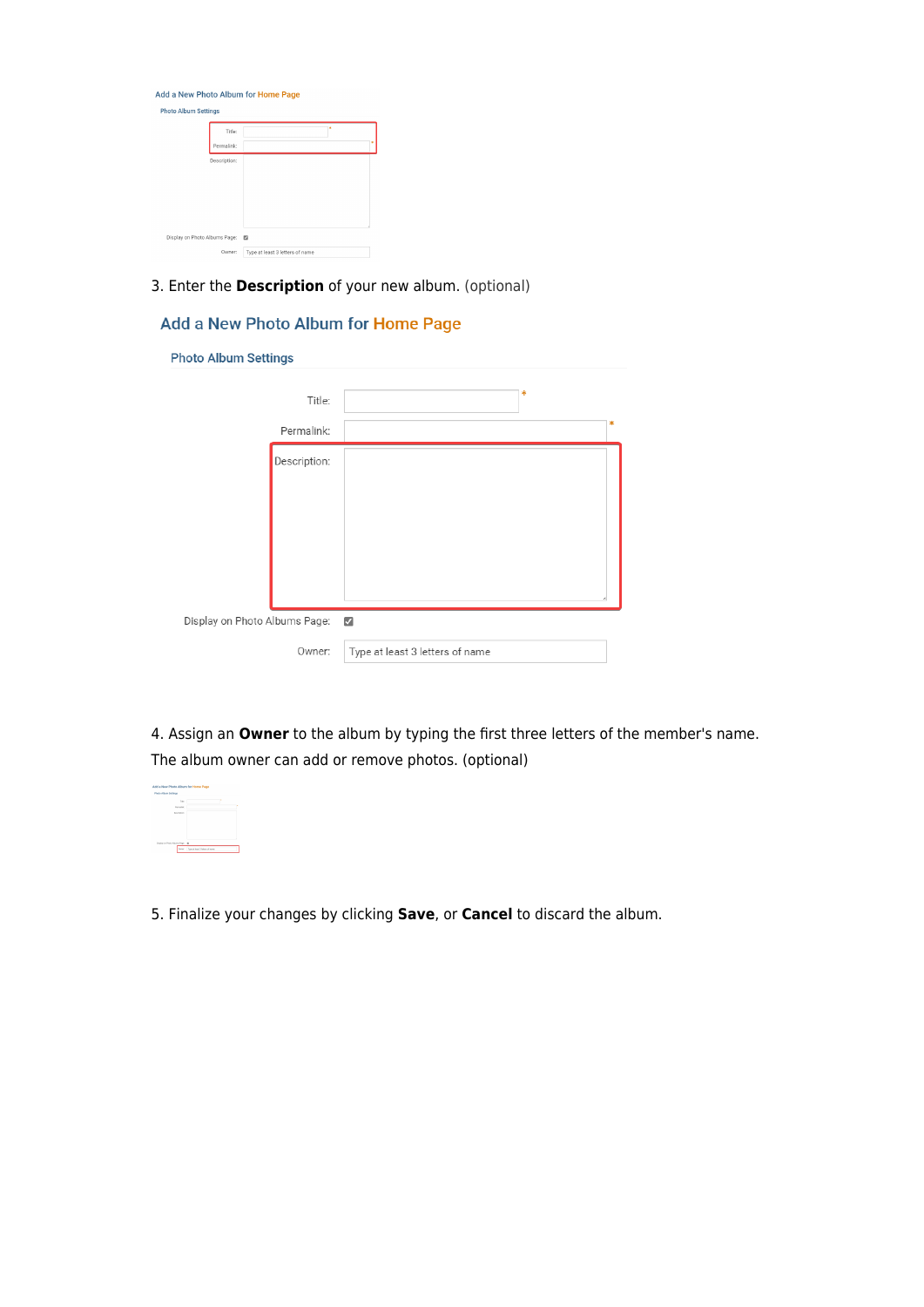| Owner:                                     | Type at least 3 letters of name           |        |      |
|--------------------------------------------|-------------------------------------------|--------|------|
| Date:                                      | 爵<br>Oct 01, 2020                         |        |      |
| Album Logo:                                | Choose File<br>No file chosen             |        |      |
|                                            | Maximum file size for upload is 15.00 MB. |        |      |
|                                            | <b>Load from Image Library</b>            |        |      |
| Display Social Media Share Bar: @ Yes O No |                                           |        |      |
| <b>Slide Show Settings:</b>                |                                           |        |      |
|                                            |                                           |        |      |
| Interval Time:                             | 3<br>Second(s)                            |        |      |
| Transition Time:                           | $\frac{4}{x}$ Second(s)<br>0.70           |        |      |
| Transition Effect:                         | Fade<br>$\checkmark$                      |        |      |
|                                            |                                           |        |      |
|                                            |                                           |        |      |
|                                            |                                           | Cancel | Save |

### **Adding Photos to the Album**

After the album is created, you will have an opportunity to upload your photos from your computer. There are two methods:

- Drag and drop
- Add File Button

## **Drag and drop**

1. To add a photo using the **Drag and Drop** method, open the file folder where your pictures are stores.

2. Click on an image and hold down the left button of your mouse. Drag the photo to the **Photo Album Box** on ClubRunner. If you want to move multiple photos, hold down the CTRL key and click each photo.

### **Upload Photos to Purple Metro**

| Select files<br>1. Drag and drop your image files from your computer to the image uploader box below. Or, click on the Add files button at the bottom of the image uploader to select your files. |             |                    |  |  |  |  |
|---------------------------------------------------------------------------------------------------------------------------------------------------------------------------------------------------|-------------|--------------------|--|--|--|--|
| Tip: To select multiple files, hold down the Ctrl key and click on each one. To select a group of files, click on the first file, then hold down the Shift key and click on the last file.        |             |                    |  |  |  |  |
| Maximum file size for upload is 15.00 MB.                                                                                                                                                         |             |                    |  |  |  |  |
| Supported extensions: bmp,gif,jpg,jpeg,png,tif,tiff.                                                                                                                                              |             |                    |  |  |  |  |
| 2. Click on the Start upload button.                                                                                                                                                              |             |                    |  |  |  |  |
|                                                                                                                                                                                                   |             |                    |  |  |  |  |
| Filename                                                                                                                                                                                          | <b>Size</b> | <b>Status</b>      |  |  |  |  |
| RotaryLogo.jpg                                                                                                                                                                                    | 32 KB       | $0\%$<br>$\bullet$ |  |  |  |  |
|                                                                                                                                                                                                   |             |                    |  |  |  |  |
|                                                                                                                                                                                                   |             |                    |  |  |  |  |
|                                                                                                                                                                                                   |             |                    |  |  |  |  |
|                                                                                                                                                                                                   |             |                    |  |  |  |  |
|                                                                                                                                                                                                   |             |                    |  |  |  |  |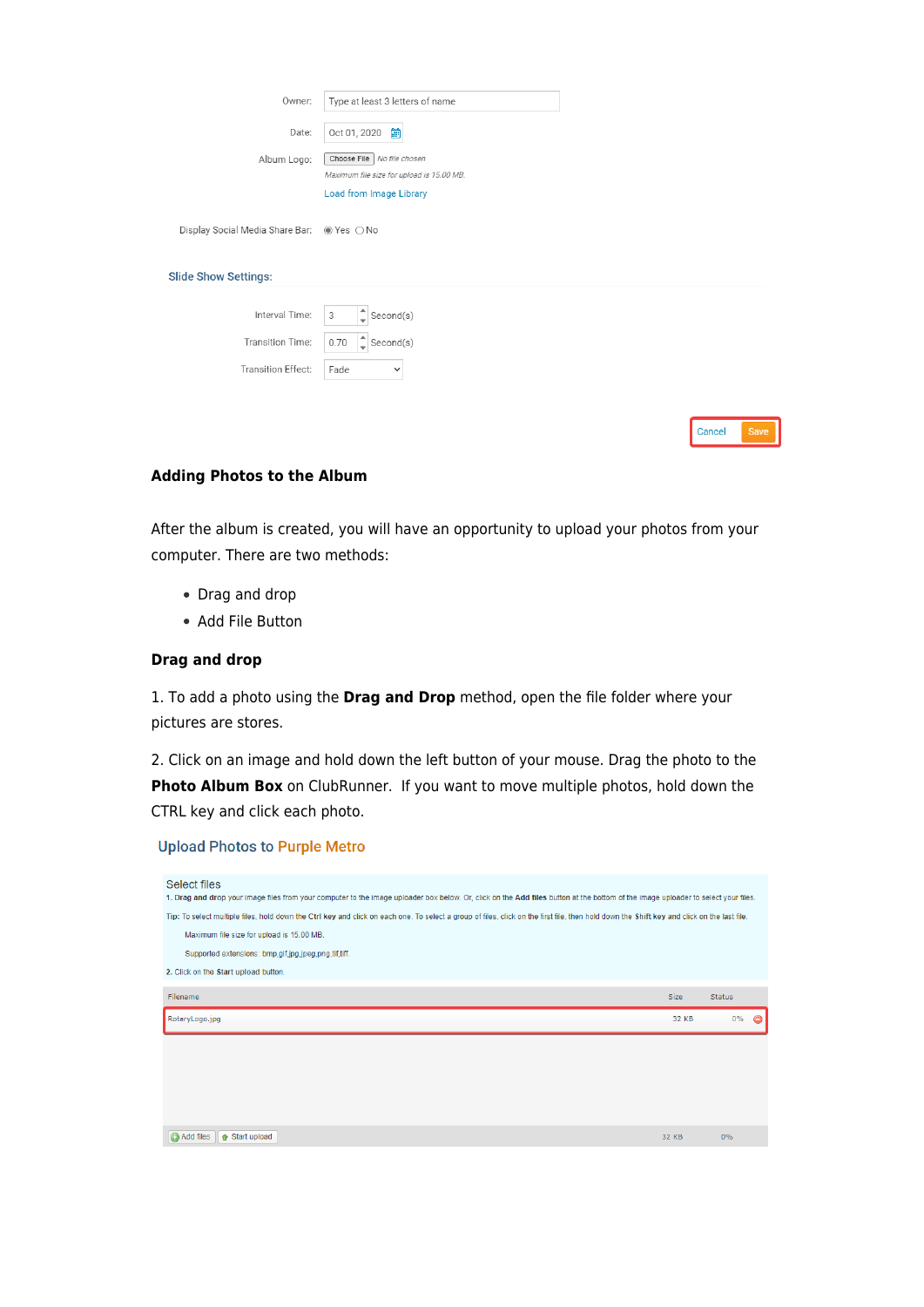3. The photos will appear in your album. Click on the **Start Upload** button to begin the upload process.

## **Upload Photos to Purple Metro**

| Select files<br>1. Drag and drop your image files from your computer to the image uploader box below. Or, click on the Add files button at the bottom of the image uploader to select your files. |             |               |   |
|---------------------------------------------------------------------------------------------------------------------------------------------------------------------------------------------------|-------------|---------------|---|
| Tip: To select multiple files, hold down the Ctrl key and click on each one. To select a group of files, click on the first file, then hold down the Shift key and click on the last file.        |             |               |   |
| Maximum file size for upload is 15.00 MB.                                                                                                                                                         |             |               |   |
| Supported extensions: bmp,gif,jpg,jpeg,png,tif,tiff.                                                                                                                                              |             |               |   |
| 2. Click on the Start upload button.                                                                                                                                                              |             |               |   |
| Filename                                                                                                                                                                                          | <b>Size</b> | <b>Status</b> |   |
| RotaryLogo.jpg                                                                                                                                                                                    | 32 KB       | $0\%$         | a |
|                                                                                                                                                                                                   |             |               |   |
|                                                                                                                                                                                                   |             |               |   |
|                                                                                                                                                                                                   |             |               |   |
| Add files<br>↑ Start upload                                                                                                                                                                       | 32 KB       | 0%            |   |
|                                                                                                                                                                                                   |             |               |   |

# **Add File Button**

1. To use the **Add Files** method, click on the Add Files button, and then select your photos from your device.

### **Upload Photos to Purple Metro**

| Select files<br>1. Drag and drop your image files from your computer to the image uploader box below. Or, click on the Add files button at the bottom of the image uploader to select your files. |                                                                                                                                                                                            |                    |  |  |  |  |  |
|---------------------------------------------------------------------------------------------------------------------------------------------------------------------------------------------------|--------------------------------------------------------------------------------------------------------------------------------------------------------------------------------------------|--------------------|--|--|--|--|--|
|                                                                                                                                                                                                   | Tip: To select multiple files, hold down the Ctrl key and click on each one. To select a group of files, click on the first file, then hold down the Shift key and click on the last file. |                    |  |  |  |  |  |
| Maximum file size for upload is 15.00 MB.                                                                                                                                                         |                                                                                                                                                                                            |                    |  |  |  |  |  |
| Supported extensions: bmp,gif,jpg,jpeg,png,tif,tiff.                                                                                                                                              |                                                                                                                                                                                            |                    |  |  |  |  |  |
| 2. Click on the Start upload button.                                                                                                                                                              |                                                                                                                                                                                            |                    |  |  |  |  |  |
| Filename                                                                                                                                                                                          | <b>Size</b>                                                                                                                                                                                | <b>Status</b>      |  |  |  |  |  |
| RotaryLogo.jpg                                                                                                                                                                                    | 32 KB                                                                                                                                                                                      | $0\%$<br>$\bullet$ |  |  |  |  |  |
|                                                                                                                                                                                                   |                                                                                                                                                                                            |                    |  |  |  |  |  |
| Add files<br>↑ Start upload                                                                                                                                                                       | 32 KB                                                                                                                                                                                      | $0\%$              |  |  |  |  |  |

2. Click **Start Upload** to add the files.